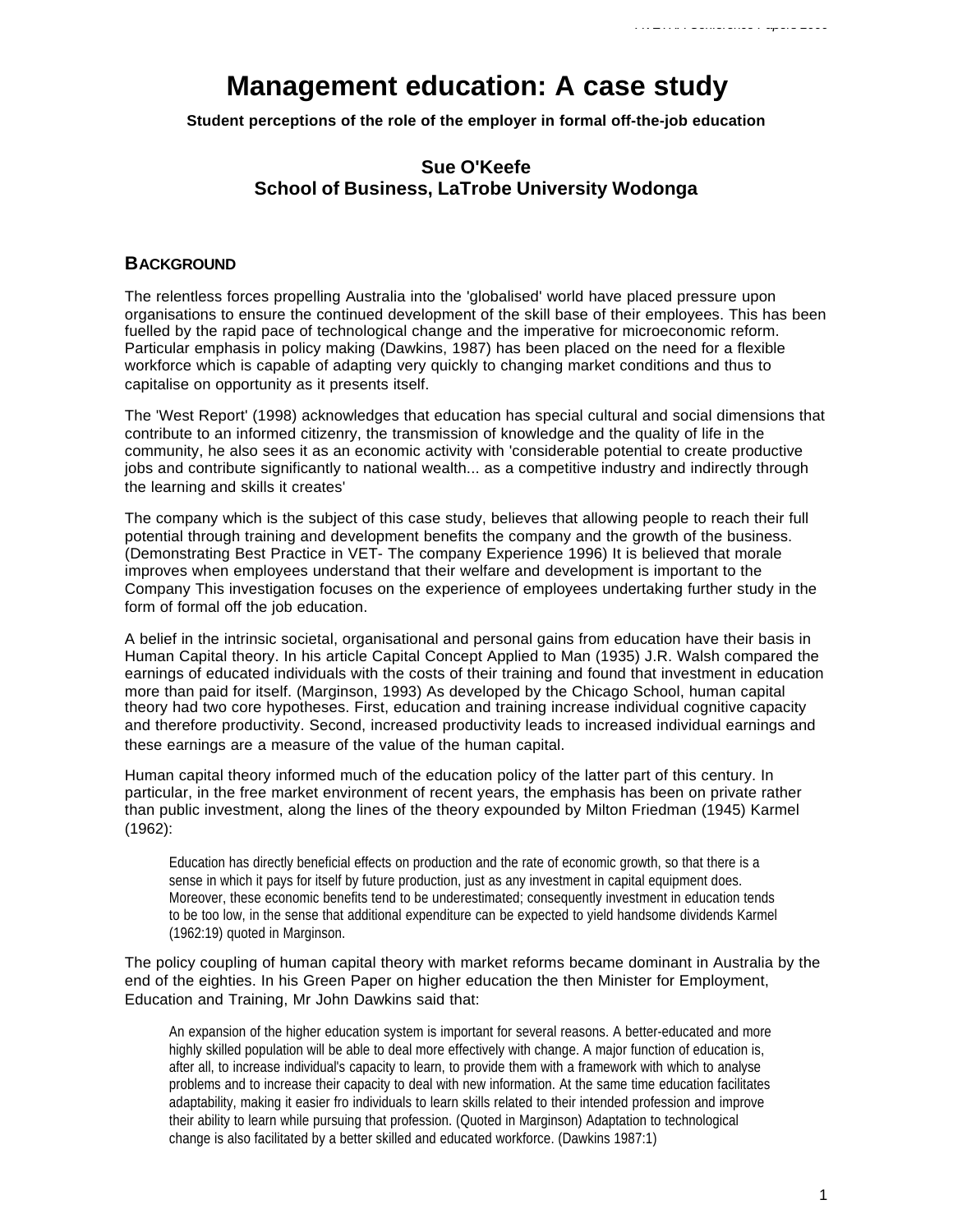There are many factors to be considered in the provision of such training and education at the enterprise level, and in fact many enterprises are now valuing training for more than its ability to develop skills but also to assist with workplace change and the development of employees skills in decision making, teamwork and continuous improvement. (Billett (1994a)) Wolf (1996) suggests from research amongst OECD countries that companies are prepared to pay for the development of specific skills and some generic skills that will lead toward achieving strategic goals

## **THE STUDY: RATIONALE**

The rationale for undertaking this study centres on an organisation's imperative to maximise returns on the education and training dollar. The company has embraced the 'learning culture' and emphasises its importance in company documentation. However the company has seen major change and the education and training sectors have not been quarantined from this. Individual students within the organisation have experienced varying degrees of success in their educational endeavours and this is of concern to the company. It is hoped that by investigating the factors which impact on student success rates, the company will be able to ensure that their efforts in regard to training and education give the best possible chances of success so that the company may remain competitive within the global environment.

Given the acceptance of the benefits of enterprise based education, it would be remiss if organisations such as The company did not seek to maximise the learning outcomes for their staff. This study will inform future policy direction and perhaps point to some changes which will facilitate such success for students. Previous studies have identified a number of organisational constraints in the provision of effective management education. These include factors such as poor facilitation by line managers or trainers, lack of reflection on mistakes, inadequate space for personal transition, practical difficulties in remedying unbalanced learning styles, organisational defences and skilled incompetence, reward management structures, organisational culture and climates of distrust, uncertainty and insecurity. (Woodall, 1998). Woodall also states that '...much care is needed to ensure that the organisation's capacity to support learning is adequate.' (1998, p 157) In part this study seeks to clarify the pertinent issues for the organisation in question, so the output per training and education dollar is maximised.

Inevitably individual students have experienced varying levels of success in this endeavour. Some have successfully completed, some are yet to complete and some have 'dropped out' of the course. This study seeks to isolate the factors, both individual and organisational, which influence student 'success' from the perspective of present and past students and present and past employee development managers. In so doing it will provide information from which modifications or adaptations to current practice may be recommended. It will involve a situation analysis of current and past experiences of these groups of employees and then, using data gathered from interviews and focus groups it will suggest modifications to existing practice in order to better achieve company goals.

The company has in 1999 undergone a significant restructure with the resultant losses of jobs and inevitable uncertainty and fear about the future. It is in this context that this study is undertaken. No cost-benefit analysis has been undertaken to attempt to quantify the contribution of education and training to the enterprise goals and to its profits. However the Company regularly seeks and obtains feedback from the learning that occurs on site.

# **METHODOLOGY**

Focus groups and individual interviews were conducted on site. The respondents were encouraged to narrate their experiences of a specific course in off the job education and training. The interviews were taped after the subject gave their express permission. The interview format was semi structured to enable the subject to narrate their experiences with as little intervention from the researcher as possible. The study used a method of non-probability sampling. Subjects were chosen using a purposive sampling technique which is defined as, the "deliberate choice of subjects relevant to topic." (Sarantakos, S, 1987, p55)

The study used the interview process as it held significant advantages over other methods of data collection for the purpose of this study. As Sarantakos (1987, p59) states the interview process is flexible; has a high response rate; is easily administered; provides an opportunity to observe normal behaviour; and an opportunity to record spontaneous answers. There are some disadvantages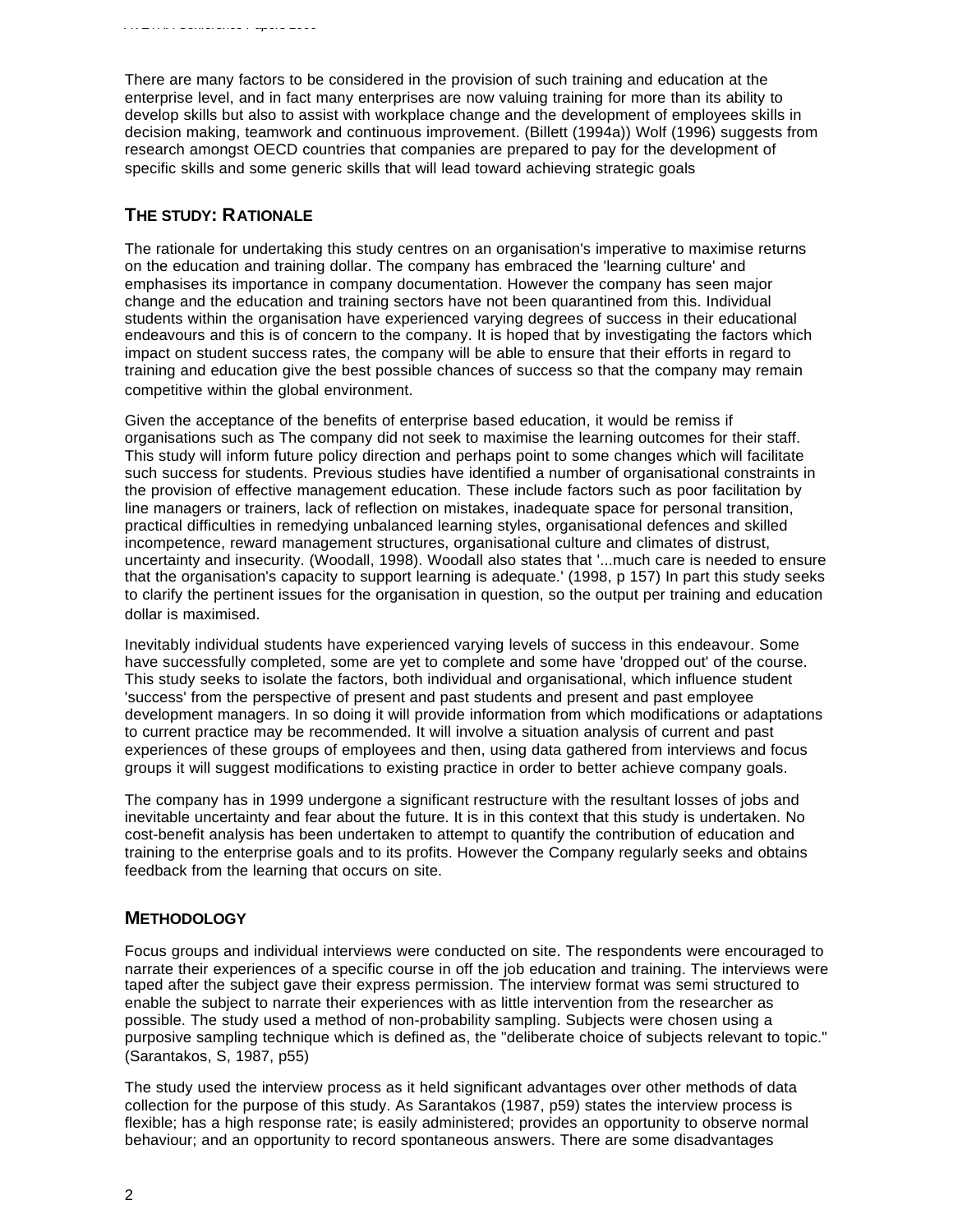associated with this method since it is costly, inconvenient and may suffer from interviewer bias. In addition it is less anonymous and is less suitable for sensitive issues.

### **RESULTS AND INTERPRETATION**

An analysis of the data collected at interview yielded three main categories of factors which impacted upon student performance in the course. These were matters of organisational policy, matters of the perceived attitude of management and educational considerations. This paper will focus on the role of management and the perceived policy of the company in aiding or hindering a student's learning experience. In summary, this section will address the following aspects of the situation at the company:

- The question as to whether a true 'learning culture' exists
- The perception of decreased commitment to education and training
- The role of line managers
- The importance of a mentor
- The practical benefits for the company.

## **THE QUESTION AS TO WHETHER A TRUE 'LEARNING CULTURE' EXISTS**

The company sees itself as a possessing a 'learning culture'. A learning culture is defined as 'an organisation which facilitates the learning of all its members and continuously transforms itself' (Pedler et al 1991).

A learning organisation according to Woodall & Winstanley (1998) is one which has a climate in which individual members are encouraged to learn and develop to their full potential. It also extends this learning culture to include customers, suppliers and other significant stakeholders. In addition, human resource development strategy is central to business policy and there is a continuous process of organisational transformation.

As to whether the Company does in fact possess such a culture, there is some dissent. Some respondents see the situation as one where learning is accepted and believe that this is only one step towards the development of a culture of learning. The company claims to both encourage its employees and provide opportunities for them to undertake training appropriate to their identified career pathways.

#### **THE PERCEPTION OF DECREASED COMMITMENT TO EDUCATION AND TRAINING**

There was a general perception evidenced in all respondents' interviews, that there has been deterioration in the company's commitment to education and training at the staff level. Some respondents viewed this as particularly detrimental.

They've really tried to choke training out. They see that as a cost. ...From where I am that will be extremely detrimental to this business over time. We won't be breeding healthy people and maturing people over time. We'll be relying on imports entirely rather than growing people from within. (Respondent A, Dec. 1999)

Knowing what it costs to employ people, it's important to retain people over time; grow them. The cost of people leaving is very high.... It does disappoint me that they've changed.... The last 12 months the business has taken a huge downward slide. (Respondent A, Dec. 1999)

Particular instances cited include the change in the fee-paying arrangements, the level of encouragement for management education, and the resourcing of the training section. The payment of fees was unanimously seen as sending a very positive message to students and prospective students with regard to the level of support forthcoming from the company.

All respondents reported that the company had met all their costs and this was viewed very positively, not only in that it relieved a significant financial burden, but also and perhaps more powerfully, that it signalled a high degree of company support for the process of individual growth through education. Respondents reported that this 'signal of support' added to their motivation and determination to succeed and more specifically, to their willingness to ensure that assignments were conducted with as direct as possible 'spin off' to the business. There was one dissenting view expressed in terms that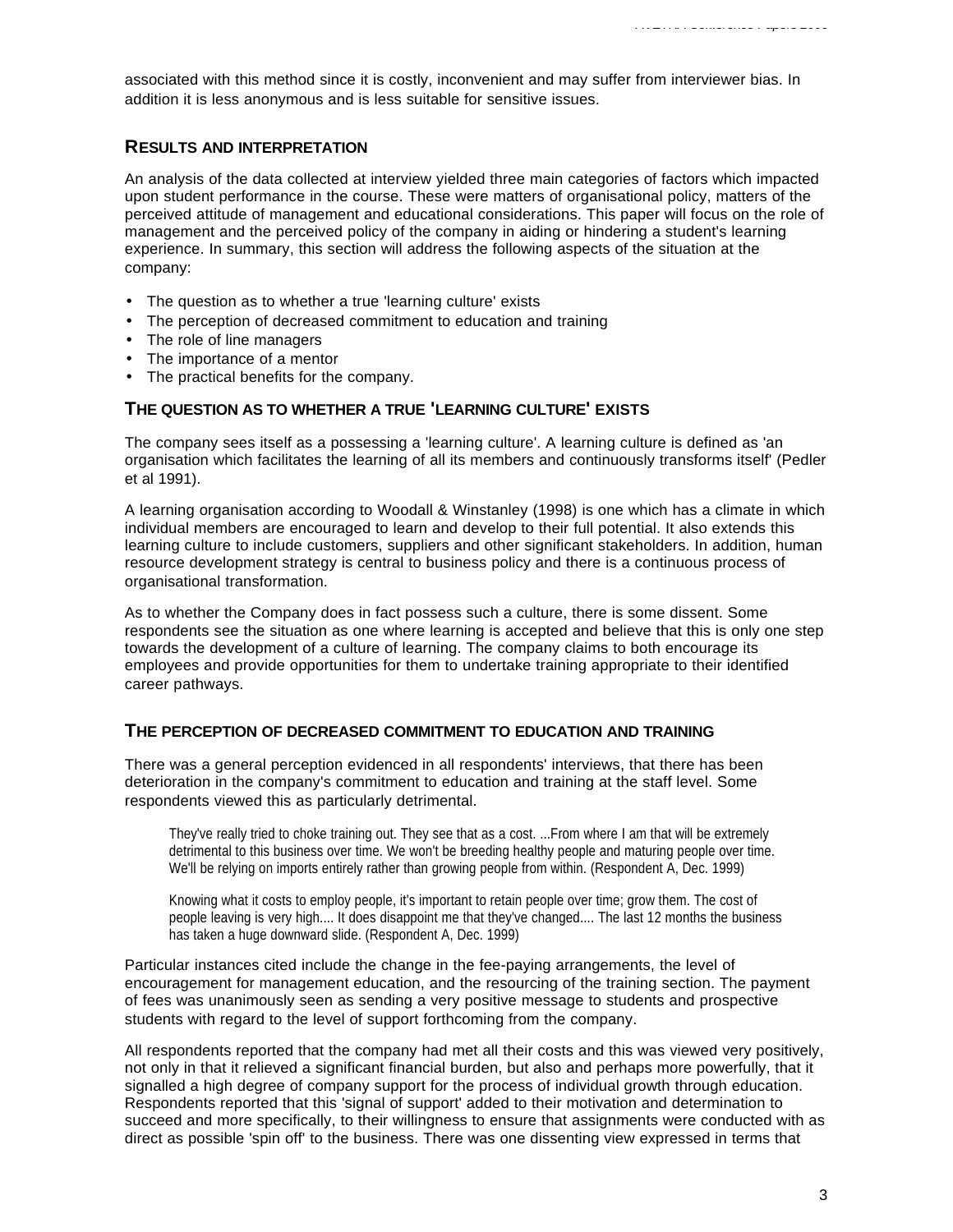although the subject found the payment appropriate in their particular situation, she believed that the indiscriminate provision of such financial assistance may have encouraged some employees to commit to their studies less than would have otherwise been the case. These students dropped out and she believed that there should have been some form of compensation to the company for this.

It was seen that the emphasis has shifted so that the company is now fully focussed on training for factory workers, and whilst all respondents saw this type of training as necessary, they expressed disappointment that this was occurring to the detriment of management training and education.

(There's) not a lot of promotion of (further education) at staff level. You hear a lot about shop floor or operator training... but once you get to that other level its not promoted in a big way at all.... I don't think people are encouraged to develop themselves. (Respondent D, Dec. 1999)

They haven't (promoted) us (management) to add wisdom and knowledge back into the business." (Respondent A, Dec. 1999)

#### **THE ROLE OF LINE MANAGERS**

Respondents all viewed the role of their individual line managers as being crucial to their experience of the course. Their comments ranged from the negative to the very positive. "I've had no pat on the back." And "I would have liked more support from my own manager." "...I've had no congratulations or anything like that" (Respondent D) to "(My manager) ... was one of the ... driving forces for me to do the course."

"My manager was no worries at all. I was pretty lucky there." (Respondent J, Dec. 1999)

There were issues surrounding the role of managers in motivating employees which also need to be further investigated.

#### **THE PRACTICAL BENEFITS FOR THE COMPANY**

Respondents with one exception reported that they believed the company had benefited in very practical ways from the studies undertaken These respondents were able to cite practical examples of situations in which a solution to a work problem was found using the knowledge and skills gained in the course undertaken. In addition, it was a commonly held perception that their depth of knowledge, ability to communicate cross functionally and to approach issues with a strategic focus had improved.

My input within my department is greater because I have a better understanding about how everything works. I have more understanding about the big picture. I question things that I might not have questioned before. I seek out better ways. I am more open minded to improvement. I do a lot more suggesting. (Respondent C, Dec. 1999)

Every time I had an assignment to do I tried to relate it on a real life problem... and make use of the techniques in a structured way and apply the learnings from that particular subject. (Respondent B, Dec. 1999)

#### **THE IMPORTANCE OF A MENTOR**

Analysis of the respondents' interviews also revealed a common perception of the role of a designated mentor. This was seen as important for two reasons: firstly as the existence of such a mentor signalled the company's support and commitment and secondly, because the mentor was able to provide practical assistance to students. This was a particular issue for those students who had no previous tertiary education.

Respondents all expressed the importance of a designated mentor to their study's success. The role of mentor was seen in two different ways. Firstly, respondents referred to academic support from within the company. This had been provided in the early days of the course in the form of support with academic requirements, proof reading of assignments, liaising with the University provider, assistance with references, etc. All respondents who were studying at this time also referred to the fact that when this person left the company; his role was never taken on by another.